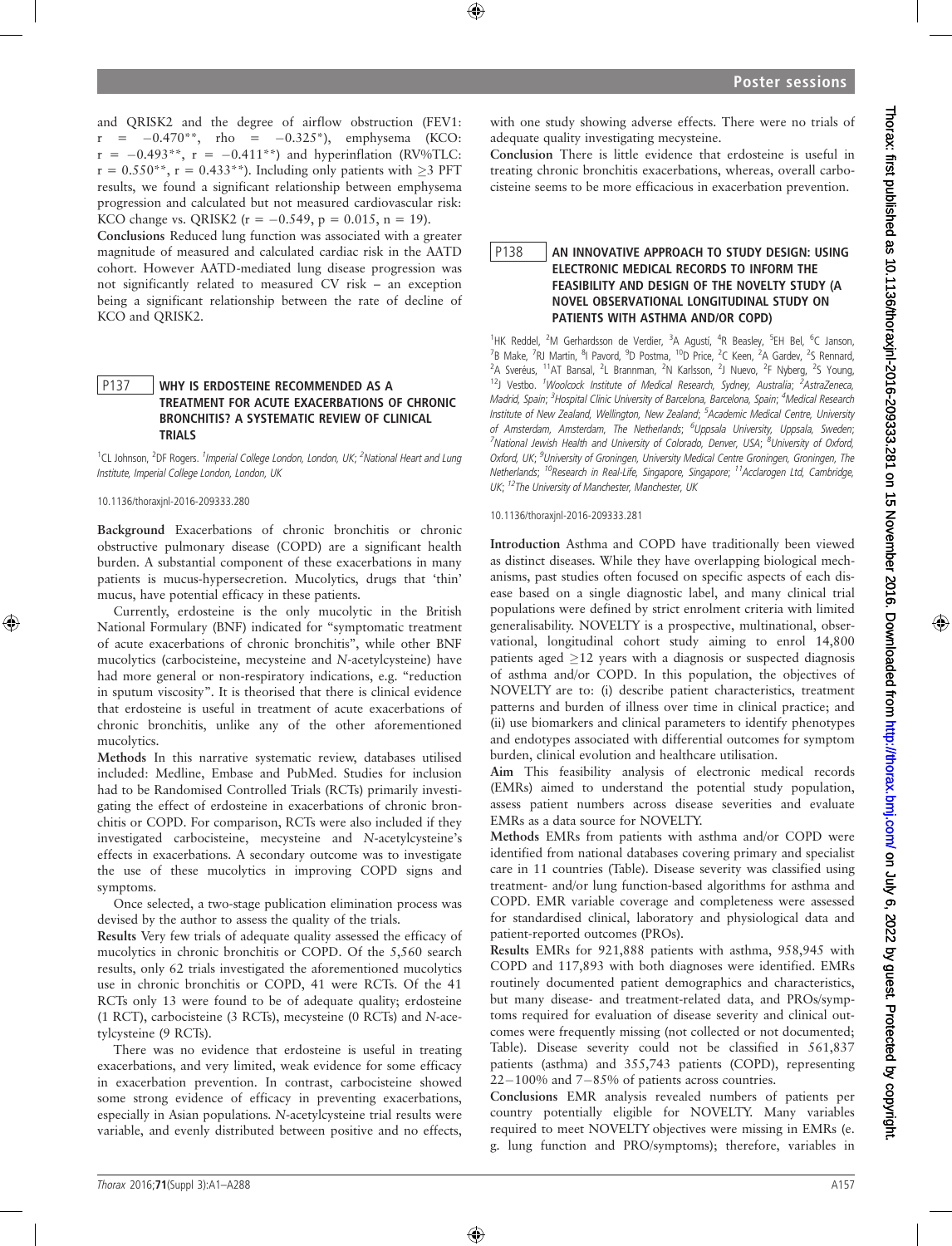NOVELTY will primarily be documented in electronic case report forms, not EMRs. The lack of lung function data in many countries suggested divergences in diagnosis of asthma/COPD between clinical guidelines (which include lung function tests) and clinical practice.

Abstract P138 Table 1 Range of proportions of patients with asthma and/or COPD for whom EMRs contained any of selected variables

| Country    | <b>EMR</b><br>source | Age/<br>sex, % | Height/<br>weight, % | Lung function<br>tests, % | Haemat-ology<br>tests, % | PRO <sub>s</sub><br>$\frac{0}{0}$ |
|------------|----------------------|----------------|----------------------|---------------------------|--------------------------|-----------------------------------|
| Australia  | $A$ (GPs)            | 100            | $21 - 32$            | $\theta$                  | $31 - 66$                | $\mathbf{0}$                      |
| Canada     | $\overline{A}$       | 100            | $34 - 42$            | $1 - 10$                  | $38 - 52$                | $\mathbf{0}$                      |
| China      | B                    | 100            | $\mathbf{0}$         | $\theta$                  | $2 - 83$                 | $\mathbf{0}$                      |
|            | (outpatient)         |                |                      |                           |                          |                                   |
| France     | $\overline{A}$       | $99 - 100$     | $13 - 46$            | $\theta$                  | $7 - 19$                 | $\mathbf{0}$                      |
| Germany    | $\overline{A}$       | 100            | $18 - 23$            | $\mathbf{0}$              | $\mathbf{0}$             | $\Omega$                          |
| Italy      | $\overline{A}$       | $79 - 100$     | $18 - 24$            | $0 - 4$                   | $13 - 23$                | $\mathbf{0}$                      |
| Japan      | B                    | 100            | $\mathbf{0}$         | $\theta$                  | $\Omega$                 | $\Omega$                          |
| Spain      | $\overline{A}$       | 100            | $24 - 41$            | $\mathbf{0}$              | $26 - 35$                | $\mathbf{0}$                      |
| Sweden     | $\mathsf{C}$         | 100            | $34 - 55$            | $33 - 56$                 | <b>NA</b>                | $\Omega$                          |
| <b>UK</b>  | $A$ (GPs)            | 100            | $30 - 72$            | $0 - 57$                  | $31 - 59$                | $\mathbf{0}$                      |
| <b>USA</b> | A, C                 | 100            | $32 - 100$           | $0 - 17$                  | $10 - > 70$              | $\mathbf{0}$                      |

A, physician records; B, hospital records; C, registries; COPD, chronic obstructive pulmonary disease; EMR, electronic medical record; GP, general practitioner; NA, available but not assessed; PROs, patient-reported outcomes.

Please refer to page A271 for declarations of interest in relation to abstract P138.

### P139 | THE BURDEN OF COPD ACROSS THE EUROPEAN UNION: DEVELOPMENT OF THE EUROPEAN COPD ATLAS

<sup>1</sup>JFM van Boven, <sup>1</sup>J Gaughan, <sup>2</sup>JB Soriano, <sup>3</sup>J Correia de Sousa, <sup>4</sup>N Baxter, <sup>5</sup>M Román-Rodríguez, <sup>6</sup>J Vilaró, <sup>7</sup>S Williams, <sup>8</sup>S Fitch, <sup>9</sup>K Kishore, <sup>9</sup>H Chaudhury. *<sup>1</sup> European COPD* Coalition, Brussels, Belgium; <sup>2</sup>Instituto de Investigación Hospital Universitario de la Princesa (IISP), Universidad Autónoma de Madrid, Madrid, Spain; <sup>3</sup>Life and Health Sciences Research Institute (ICVS), School of Health Sciences, University of Minho, Braga, Portugal, ICVS/3B's – PT Government Associate Laboratory, Braga/Guimarães, Portugal; <sup>4</sup>NHS Southwark Clinical Commissioning Group, London, UK; <sup>5</sup>Instituto de Investigación Sanitaria de las Islas Baleres (IdISPa) Balearic Health Service, Palma de Mallorca, Spain; <sup>6</sup>Department of Physiotherapy, Ramon Llull University, Barcelona, Spain; <sup>7</sup>International Primary Care Respiratory Group, Westhill, UK; <sup>8</sup>Fundación Lovexair, Madrid, Spain; <sup>9</sup>Health IQ, London, UK

10.1136/thoraxjnl-2016-209333.282

Background Estimating current and future impact of chronic obstructive pulmonary disease (COPD) within the European Union (EU) is essential for targeted and well-informed policymaking, however, current global and regional estimates are contradictory, and comparable standardised data is lacking. Without it the burden felt by individuals and healthcare systems cannot be fully quantified and a collective and coordinated response cannot be achieved to protect economies and communities from further harm.

Aim Our purpose was to

- . Collect data to enable a comparative assessment of the COPD burden across EU 28 member states and highlight variation.
- . Show the impact of COPD in the workplace, on healthcare utilisation and on quality of life of the EU population.
- . Use the data to underpin a simulation model to demonstrate future impact on societies, health inequalities and healthcare utilisation depending on which interventions are selected.

Methods A systematic literature review was performed to identify regional and national data on COPD prevalence, risk factors (e.g. smoking, air pollution), impact and costs across the EU. Workshops with stakeholders from a range of European countries were convened to test the face validity of the data, and to develop policy-level questions from which a simulation model could be developed.

Results Prevalence estimates of COPD varied considerably (1.26% to 13.87%), partly because of different definitions. As smoking rates are less affected by definition differences, these were used in a model that predicts COPD incidence, prevalence and mortality. Correction factors were applied to account for non-smoking related causes and under diagnosis of smoking. Smoking prevalence rates were used to estimate data for equivalent countries for the countries where smoking data were not available. The simulation model is currently in development and first results are expected in Autumn 2016.

Conclusion The European COPD Coalition (ECC) will use the results to facilitate dialogue with EU decision makers (European Commission Council and Parliament) on health policy, outlining the problem and providing evidence to support the call for political actions on COPD. It will also be of significant interest to healthcare professionals, patients, and respiratory organisations with a passion to improve COPD care

## P140 COMORBIDITIES OF SWEDISH PATIENTS DIAGNOSED WITH CHRONIC OBSTRUCTIVE PULMONARY DISEASE (COPD) AND/OR ASTHMA

<sup>1</sup>G Johansson, <sup>1</sup>C Jansen, <sup>2</sup>M Van Der Tol, <sup>3</sup>R Ariely, <sup>4</sup>G Bergman, <sup>4</sup>M Uhde, <sup>4</sup>P Sobocki, <sup>2</sup>H Benhaddi. <sup>1</sup>Uppsala University, Uppsala, Sweden; <sup>2</sup>Teva Pharmaceuticals (Amsterdam), Amsterdam, The Netherlands; <sup>3</sup>Teva Pharmaceuticals (Frazer), Frazer, USA; <sup>4</sup>IMS Health, Solma, Sweden

10.1136/thoraxjnl-2016-209333.283

Introduction and objectives Standard of care treatments for asthma and COPD are commonly administered in single-dose or multidose dry powder inhalers. There is a dearth of evidence around the prevalence of comorbidities, especially those that may affect inhaler device handling, among Swedish asthma and COPD patients.

Methods This retrospective study from the Swedish National Health Registries included 495,254 patients receiving inpatient or specialised outpatient care in Sweden between January 1, 2005 and December 31, 2014. Estimates of severity were based on number of asthma/COPD drugs used. Diagnostic codes were used to assess number of patients with a pre-specified comorbidity potentially affecting device handling.

Results Patient characteristics, treatments and comorbidities are summarised in the Table. Comorbidities that may impact inhaler handling were observed in 15.8% (asthma), 50.4% (COPD) and 55.3% (asthma/COPD) patients; incidence was increased with disease severity (patients with severe disease: 26.3%, 52.0%, 55.9%) and advanced age (patients 60–69 years: 33.2%, 45.2%, 50.5%, respectively).

Conclusions Comorbidities potentially affecting device handling were common across all groups, and unexpectedly high among elderly asthma patients. Furthermore, the data indicate that a substantial percentage of patients use two or more separate inhalers. These findings highlight the need for newer, easier to use inhalers, as well as training and monitoring of device use in patients who may have more difficulties using their devices correctly due to comorbidities.